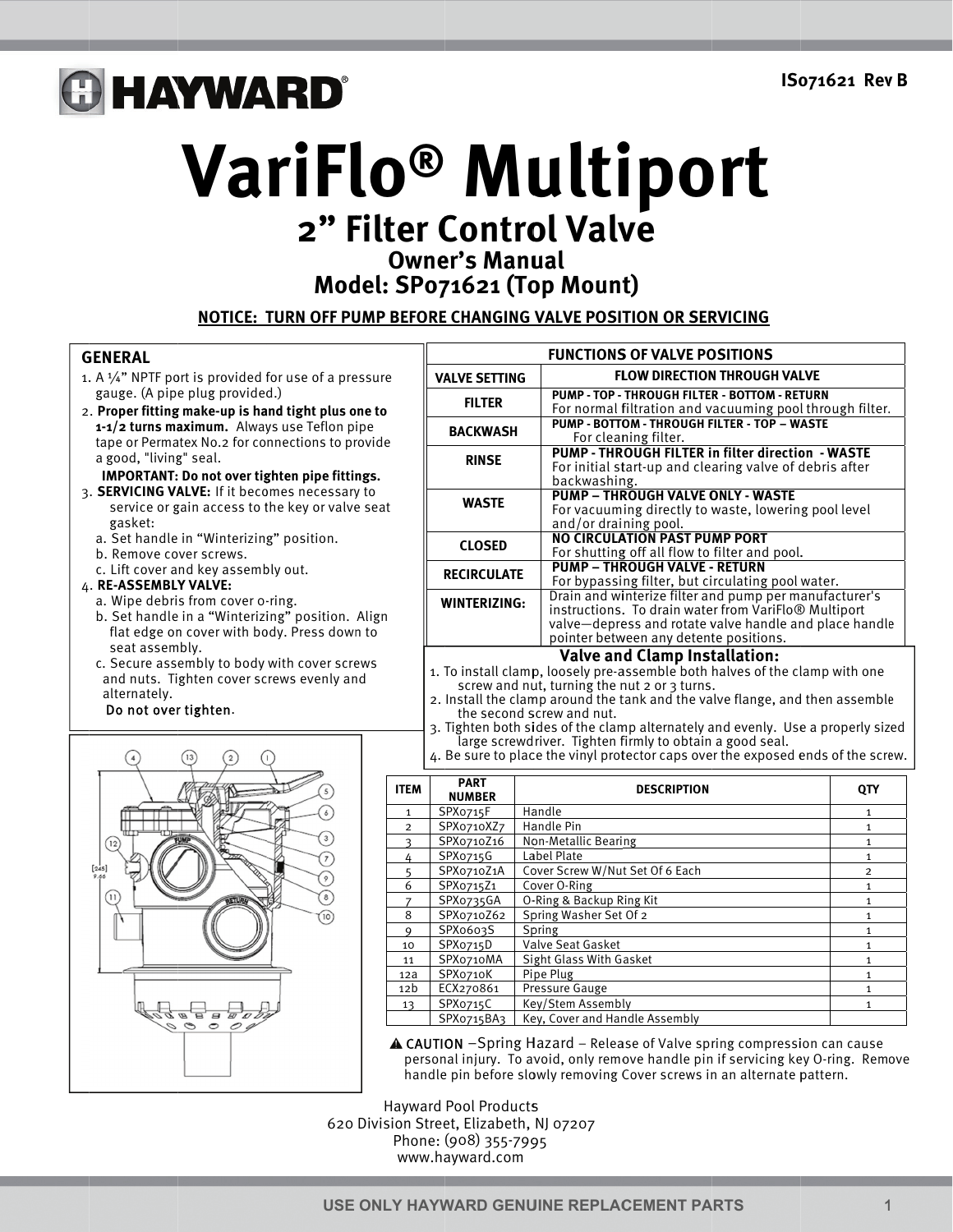# **B HAYWARD®**

Basic safety precautions should always be followed, including the following: Failure to follow instructions can cause severe injury and/or death. ▲ This is the safety-alert symbol. When you see this symbol on your equipment or in this manual, look for one of the following signal words and be alert to the potential for personal injury. A WARNING warns about hazards that could cause serious personal injury, death or major property damage and if ignored presents a potential hazard.  $\triangle$  CAUTION warns about hazards that will or can cause minor or moderate personal injury and/or property damage and if ignored presents a potential hazard. It can also make consumers aware of actions that are unpredictable and unsafe. The NOTICE label indicates special instructions that are important but not related to hazards. A WARNING - Read and follow all instructions in this owner's manual and on the equipment. Failure to follow instructions can cause severe injury and/or death. A WARNING - Suction Entrapment Hazard. Suction in suction outlets and/or suction outlet covers which are, damaged, broken, cracked, missing, or unsecured can cause FR SK severe injury and/or death due to the following entrapment hazards: Hair Entrapment-Hair can become entangled in suction outlet cover. Limb Entrapment-Alimb inserted into an opening of a suction outlet sump or suction outlet cover that is damaged, broken, cracked, missing, or not securely attached can result in a mechanical bind or swelling of the limb. Body Suction Entrapment-A negative pressure applied to a large portion of the body or limbs can result in an entrapment. Evisceration/Disembowelment - A negative pressure applied directly to the intestines through an unprotected suction outlet sump or suction outlet cover which is, damaged, broken, cracked, missing, or unsecured can result in evisceration/ disembowelment. Mechanical Entrapment- There is potential for jewelry, swimsuit, hair decorations, finger, toe or knuckle to be caught in an opening of a suction outlet cover resulting in mechanical entrapment. A WARNING - To Reduce the risk of Entrapment Hazards: When outlets are small enough to be blocked by a person, a minimum of two functioning suction outlets per pump must be installed. Suction outlets in the same plane (i.e. floor or wall), must be installed a minimum of three feet  $(3')$  [1 meter] apart, as measured from near point to near point. Dual suction fittings shall be placed in such locations and distances to avoid "dual blockage" by a user.  $\Omega$ Dual suction fittings shall not be located on seating areas or on the backrest for such seating areas.  $\mathbf 0$ The maximum system flow rate shall not exceed 6 ft/sec in the return line.  $\mathbf 0$ Never use Pool or Spa if any suction outlet component is damaged, broken, cracked, missing, or not securely attached.  $\mathbf 0$  $\mathsf{o}$ Replace damaged, broken, cracked, missing, or not securely attached suction outlet components immediately. In addition two or more suction outlets per pump installed in accordance with latest ASME, APSP Standards and CPSC  $\Omega$ guidelines, follow all National, State, and Local codes applicable. Installation of a vacuum release or vent system, which relieves entrapping suction, is recommended.  $\Omega$  $WARNING - Failure$  to remove pressure test plugs and/or plugs used in winterization of the pool/spa from the suction outlets can result in an increase potential for suction entrapment as described above.

- $\triangle$  WARNING Failure to keep suction outlet components clear of debris, such as leaves, dirt, hair, paper and other material can result in an increase potential for suction entrapment as described above.
- $\triangle$  WARNING  $-$  Suction outlet components have a finite life, the cover/grate should be inspected frequently and replaced at least every ten years or if found to be damaged, broken, cracked, missing, or not securely attached.
- $\triangle$  CAUTION  $-$  Components such as the filtration system, pumps and heater must be positioned so as to prevent their being used as means of access to the pool by young children. To reduce risk of injury, do not permit children to use or climb on this product. Closely supervise children at all times. Components such as the filtration system, pumps, and heaters must be positioned to prevent children from using them as a means of access to the pool.



 $\rm\bf A\,WARNING$   $-$  Hazardous Pressure. Pool and spa water circulation systems operate under hazardous pressure during start up, normal operation, and after pump shut off. Stand clear of circulation system equipment during pump start up. Failure to follow safety and operation instructions could result in violent separation of the pump housing and cover, and/or filter housing and clamp due to pressure in the system, which could cause property damage, severe personal injury, or death. Before servicing pool and spa water circulation system, all system and pump controls must be in off position and filter manual air relief valve must be in open position. Before starting system pump, all system valves must be set in a position to allow system water to return back to the pool. Do not change filter control valve position while system pump is running. Before starting system pump, fully open filter manual air relief valve. Do not close filter manual air relief valve until a steady stream of water (not air or air and water) is discharged.



**WARNING** - Separation Hazard. Failure to follow safety and operation instructions could result in violent separation of pump and/or filter components. Strainer cover must be properly secured to pump housing with strainer cover lock ring. Before servicing pool and spa circulation system, filters manual air relief valve must be in open position. Do not operate pool and spa circulation system if a system component is not assembled properly, damaged, or missing. Do not operate pool and spa circulation system unless filter manual air relief valve body is in locked position in filter upper body. Never operate or test the circulation system at more than 50 PSI. Do not purge the system with compressed air. Purging the system with compressed air can cause components to explode, with risk of severe injury or death to anyone nearby. Use only a low pressure (below 5 PSI), high volume blower when air purging the pump, filter, or piping.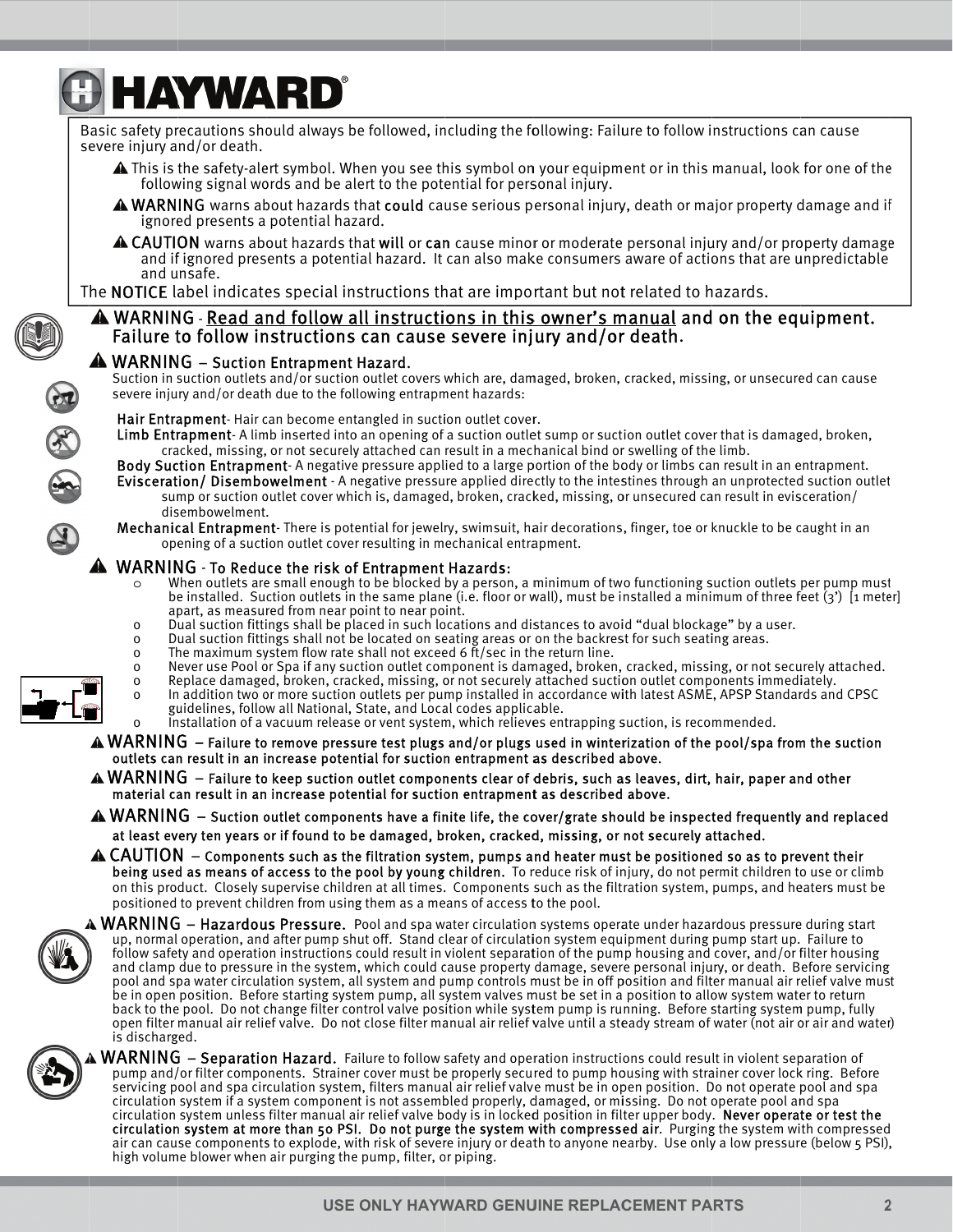

**A HAYWARD**®

 $\triangle$  WARNING – Risk of Electric Shock. All electrical wiring MUST be in conformance with applicable local codes, regulations, and the National Electric Code (NEC). Hazardous voltage can shock, burn, and cause death or serious property damage. To reduce the risk of electric shock, do NOT use an extension cord to connect unit to electric supply. Provide a properly located electrical receptacle. Before working on any electrical equipment, turn off power supply to the equipment. To reduce the risk of electric shock replace damaged wiring immediately. Locate conduit to prevent abuse from lawn mowers, hedge trimmers and other equipment. Do NOT ground to a gas supply line.

 $\triangle$  WARNING – Risk of Electric Shock Failure to ground all electrical equipment can cause serious or fatal electrical shock hazard. Electrical ground all electrical equipment before connecting to electrical power supply.

 $\triangle$  WARNING – Risk of Electric Shock Failure to bond all electrical equipment to pool structure will increase risk for electrocution and could result in injury or death. To reduce the risk of electric shock, see installation instructions and consult a professional electrician on how to bond all electrical equipment. Also, contact a licensed electrician for information on local electrical codes for bonding requirements.

Notes to electrician: Use a solid copper conductor, size 8 or larger. Run a continuous wire from external bonding lug to reinforcing rod or mesh. Connect a No. 8 AWG (8.4 mm<sup>2</sup>) [No. 6 AWG (13.3 mm<sup>2</sup>) for Canada] solid copper bonding wire to the pressure wire connector provided on the electrical equipment and to all metal parts of swimming pool, spa, or hot tub, and metal piping (except gas piping), and conduit within 5 ft. (1.5 m) of inside walls of swimming pool, spa, or hot tub. IMPORTANT - Reference NEC codes for all wiring standards including, but not limited to, grounding, bonding and other general wiring procedures.

 $\triangle$  WARNING – Risk of Electric Shock . The electrical equipment must be connected only to a supply circuit that is protected by a ground-fault circuit-interrupter (GFCI). Such a GFCI should be provided by the installer and should be tested on a routine basis. To test the GFCI, push the test button. The GFCI should interrupt power. Push reset button. Power should be restored. If the GFCI fails to operate in this manner, the GFCI is defective. If the GFCI interrupts power to the electrical equipment without the test button being pushed, a ground current is flowing, indicating the possibility of an electrical shock. Do not use this electrical equipment. Disconnect the electrical equipment and have the problem corrected by a qualified service representative before using.

 $\triangle$  CAUTION  $-$  HAYWARD® pool equipment is intended for use with permanently-installed pools and may be used with hot tubs and spas if so marked. Do not use with storable pools. A permanently-installed pool is constructed in or on the ground or in a building such that it cannot be readily disassembled for storage. A storable pool is constructed so that it is capable of being readily disassembled for storage and reassembled to its original integrity.

 $\triangle$  WARNING – Risk of Hyperthermia. To avoid hyperthermia the following "Safety Rules for Hot Tubs" are recommended by the U.S. Consumer Product Safety Commission.

- 1. Spa or hot tub water temperatures should never exceed 104°F [40°C]. A temperature of 100°F [38°C] is considered safe for a healthy adult. Special caution is suggested for young children. Prolonged immersion in hot water can induce hyperthermia.
- 2. Drinking of alcoholic beverages before or during spa or hot tub use can cause drowsiness, which could lead to unconsciousness and subsequently result in drowning.
- 3. Pregnant women beware! Soaking in water above 100°F [38°C] can cause fetal damage during the first three months of pregnancy (resulting in the birth of a brain-damaged or deformed child). Pregnant women should adhere to the 100°F [38°C] maximum rule.
- 4. Before entering the spa or hot tub, users should check the water temperature with an accurate thermometer; spa or hot tub thermostats may err in regulating water temperatures by as much as  $4^{\circ}F(2.2^{\circ}C)$ .
- 5. Persons taking medications, which induce drowsiness, such as tranquilizers, antihistamines or anticoagulants, should not use spas or hot tubs.
- 6. If the pool/spa is used for therapy, it should be done with the advice of a physician. Always stir pool/ spa water before entering the pool/spa to mix in any hot surface layer of water that might exceed healthful temperature limits and cause injury. Do not tamper with controls, because scalding can result if safety controls are not in proper working order.
- 7. Persons with a medical history of heart disease, circulatory problems, diabetes or blood pressure problems should obtain a physician's advice before using spas or hot tubs.
- 8. Hyperthermia occurs when the internal temperature of the body reaches a level several degrees above normal body temperature of 98.6°F [37°C]. The symptoms of Hyperthermia include: drowsiness, lethargy, dizziness, fainting, and an increase in the internal temperature of the body.

## The effects of Hyperthermia include:

- 1. Unawareness of impending
- danger.
- 2. Failure to perceive heat.
- 3. Failure to recognize the need to leave the spa.
- 4. Physical inability to exit the spa.
- 5. Fetal damage in pregnant women.
- 6. Unconsciousness resulting in danger of drowning.

## SAVE THESE INSTRUCTIONS



**USE ONLY HAYWARD GENUINE REPLACEMENT PARTS 3**